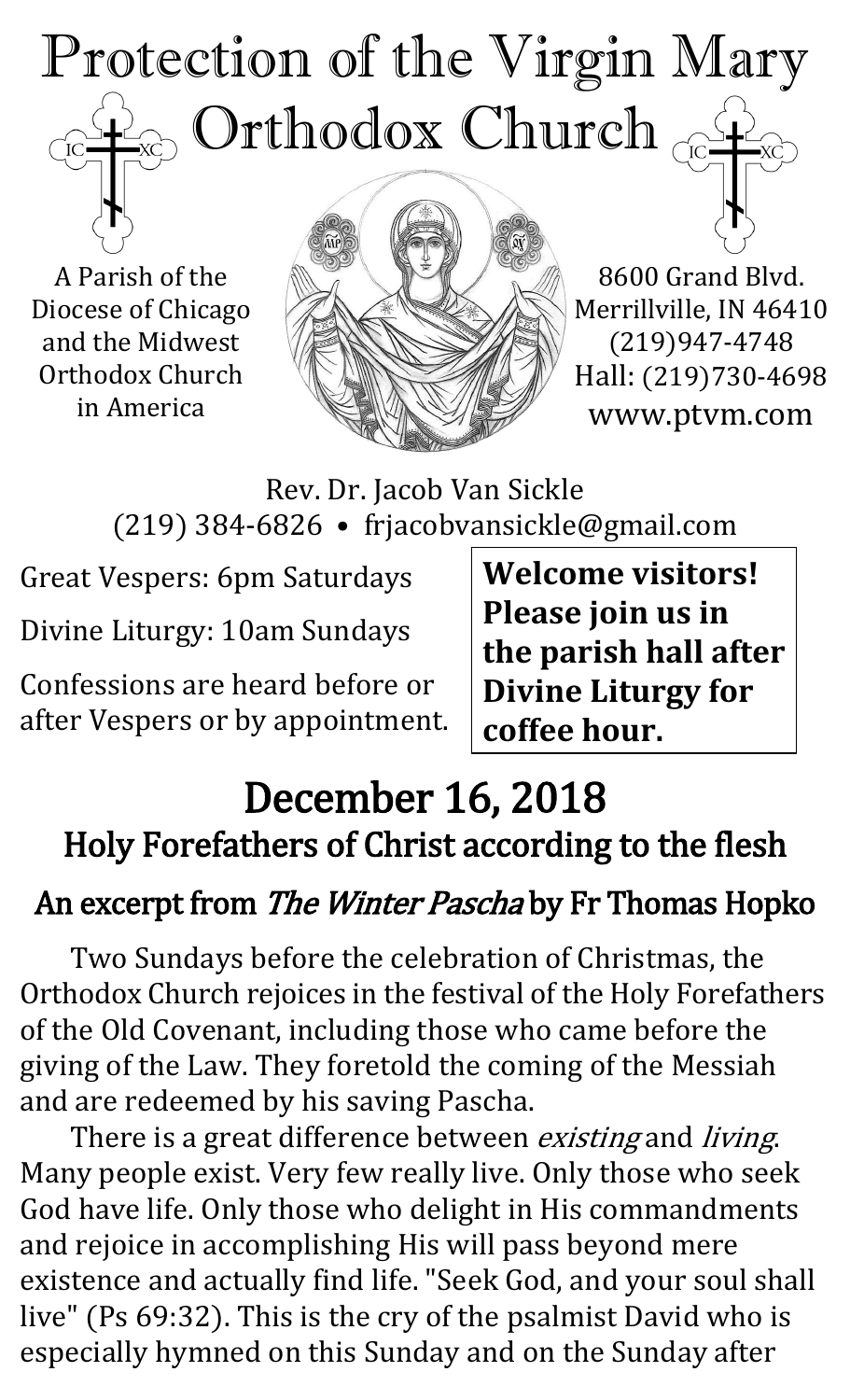Christmas. His exhortation draws upon the words of God given to Moses in the divine Law:

"See I have set before you this day life and good, death and evil. If you obey the commandments of the Lord your God, which I command you this day, by walking in His ways, and by keeping His commandments and His statutes and His ordinances, then you shall live and multiply, and the Lord your God will bless you in the land which you are entering to take possession of it. But if your heart turns away, and you will not hear but are drawn away to worship other gods and serve them, I declare to you this day that you shall perish. I call heaven and earth to witness against you this day, that I have set before you life and death, blessing and curse; therefore choose life, that you and your descendants may live, loving the Lord your God, obeying His voice, and cleaving to Him; for that means life to you and length of days (Deut 30:15-20).

The holy forefathers and mothers have chosen life. They find it in God's Messiah, Jesus Christ, who is Life itself, God's incarnate Word. The celebration of the Winter Pascha is a celebration of Life in God's Word. For "Christ who is our life" has already appeared (Col 3:4). We have "beheld His glory" (Jn 1:14). Now that glory is hidden in the "form of a slave" (Phil 2:7), but it will be revealed at the end of the ages in power for those who "have loved His appearing" and "live in Him" (2 Tim 4:8; Col 2:6).

#### HYMNS OF THE DAY

#### Tone 4 – Resurrectional Troparion

When the women Disciples of the Lord learned from the Angel the joyous message of Your Resurrection, they cast away the ancestral curse and elatedly told the Apostles: "Death is overthrown! Christ our God is risen,// granting the world great mercy!"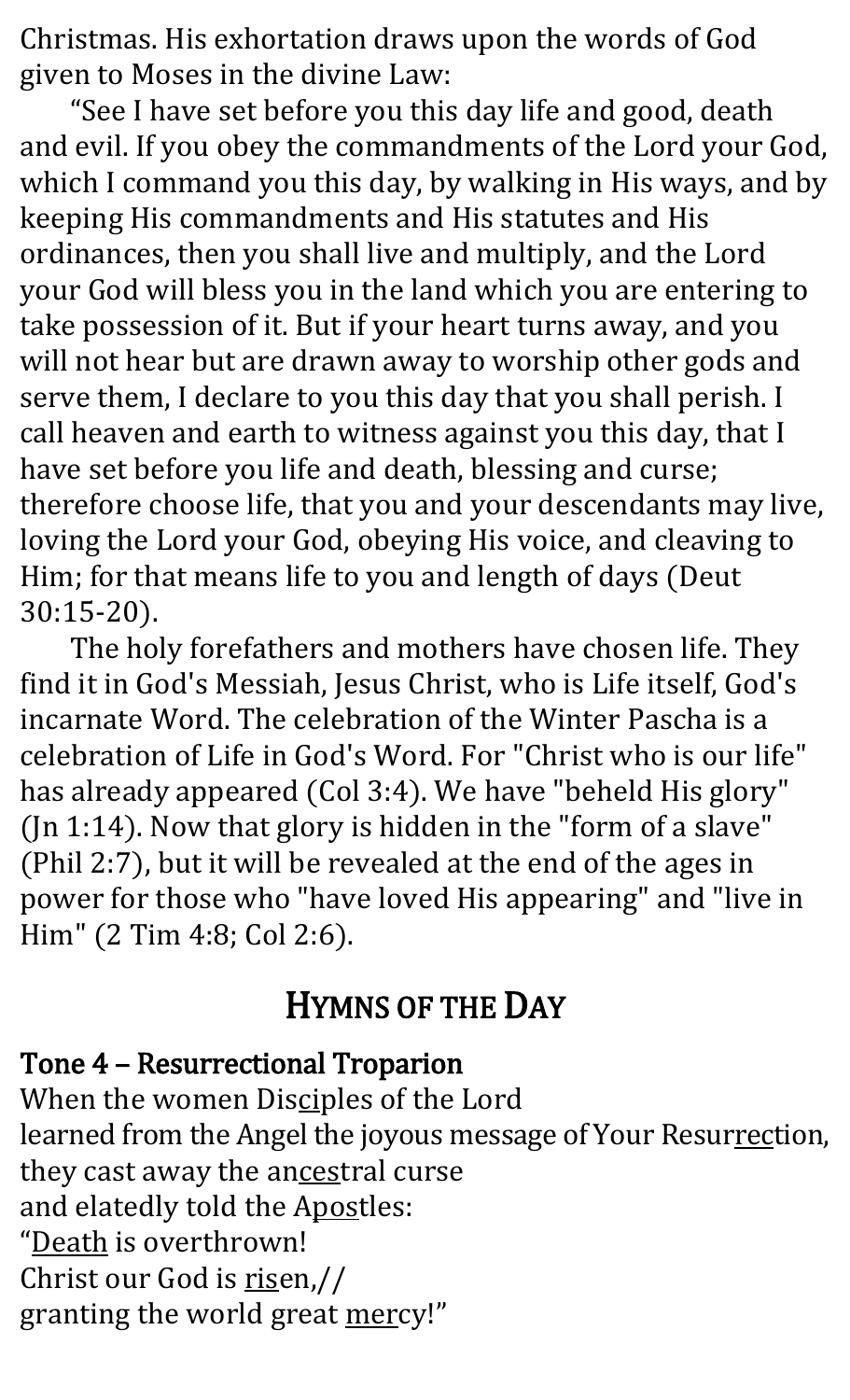#### Tone 2 – Troparion of the Forefathers

Through faith You justified the Forefathers, betrothing through them the Church of the gentiles. These saints exult in glory, for from their seed came forth a glorious fruit: she who bore You without seed.// So, by their prayers, O Christ God, have mercy on us!

#### Tone 6 – Kontakion of the Forefathers

You did not worship the graven image,

O thrice-blessed ones,

but armed with the immaterial **Essence** of God,

you were glorified in a trial by fire.

From the midst of unbearable flames you called on God, crying: "Hasten, O compassionate One!

Speedily come to our aid,//

for You are merciful and able to do as You will!"

## SCRIPTURE READINGS

#### Epistle: Colossians 3.4-11

Brethren, when Christ who is our life appears, then you also will appear with Him in glory. Therefore, put to death your members which are on the earth: fornication, uncleanness, passion, evil desire, and covetousness, which is idolatry. Because of these things, in which you once walked when you lived in them, the wrath of God is coming upon the sons of disobedience. But now you must put off all these: anger, wrath, malice, blasphemy, filthy language from your mouth; do not lie to one another, since you have put off the old man with its deeds and have put on the new man who is renewed in knowledge according to the image of Him who created him: where there is neither Greek nor Jew, circumcised nor uncircumcised, barbarian, Scythian, slave nor free, but Christ is all and in all.

#### Gospel: Luke 14.16-24

At that time Jesus spoke this parable saying, "A certain man gave a great supper, and invited many, and sent his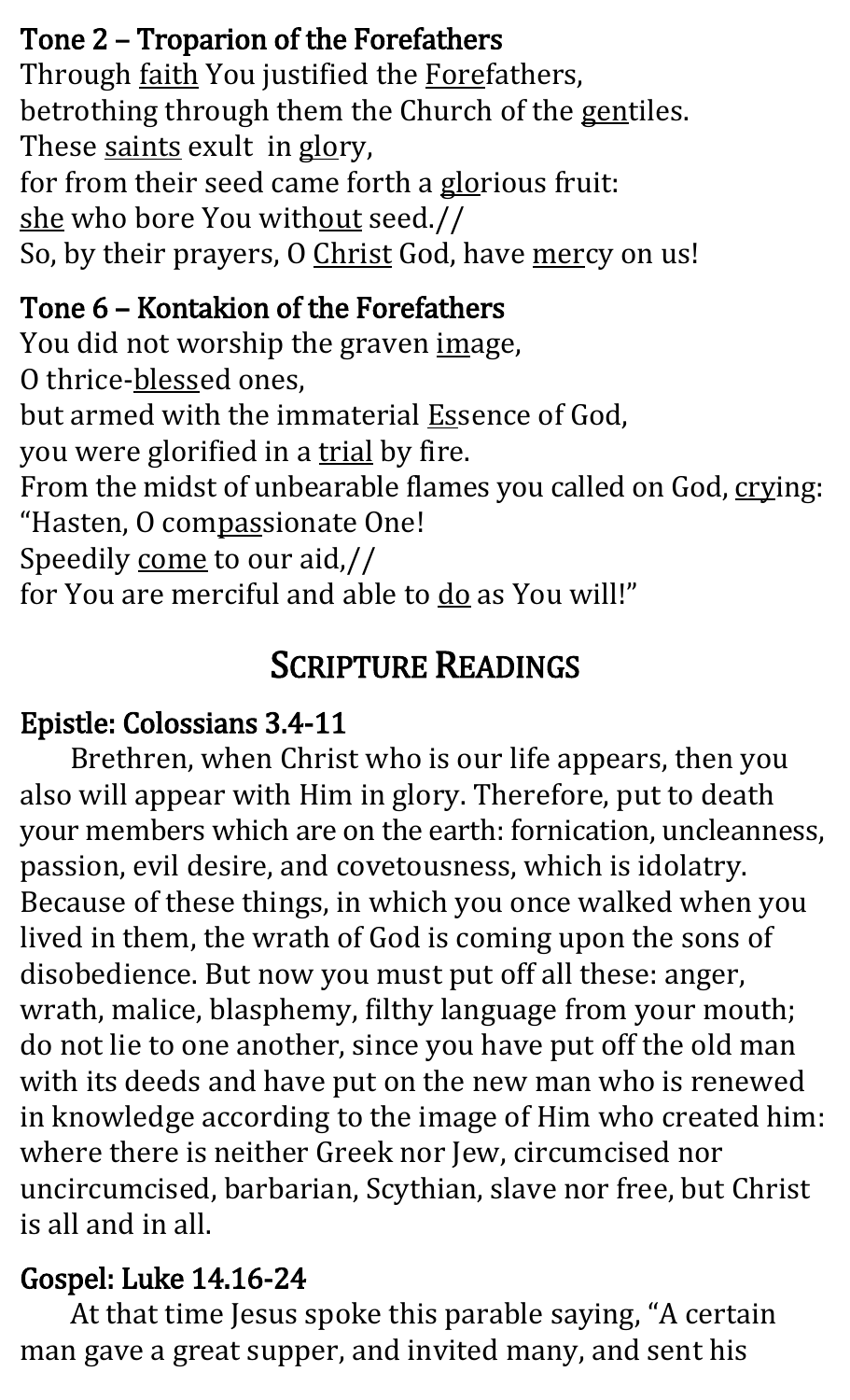servant at supper time to say to those who were invited, 'Come, for all things are now ready.'

But they all with one accord began to make excuses. The first said to him, 'I have bought a piece of land, and I must go and see it. I ask you to have me excused.'

And another said, 'I have bought five yoke of oxen, and I am going to examine them. I ask you to have me excused.'

Still another said, 'I have married a wife, and therefore I cannot come.'

So that servant came and reported these things to his master. Then the master of the house, being angry, said to his servant, 'Go out quickly into the streets and lanes of the city, and bring in here the poor and the maimed and the lame and the blind.'

And the servant said, 'Master, it is done as you commanded, and still there is room.'

Then the master said to the servant, 'Go out into the highways and hedges, and compel them to come in, that my house may be filled. For I say to you that none of those men who were invited shall taste my supper.'"

#### WE REMEMBER IN PRAYER

| Repose:<br>N.Dep. Joseph Huddleston<br><b>Kadee Huddleston</b><br>Brandi Vail<br><b>Swayzee Hite</b><br><b>Rhylie Hite</b><br><b>Marshall Hite</b><br>Daniel Hite |                 | <b>Theodore Parkevich</b><br>Vaso Popovich<br>Ev.Mem. Eli Potrevich<br>Anna Slizh<br>Vasili Komanecki<br>John Kristoff<br>Joanne Strom<br><b>Basil Mosak</b> |  |
|-------------------------------------------------------------------------------------------------------------------------------------------------------------------|-----------------|--------------------------------------------------------------------------------------------------------------------------------------------------------------|--|
| Health &                                                                                                                                                          | Pr. John        | Tanya                                                                                                                                                        |  |
| Salvation:                                                                                                                                                        | Pr. Christopher | Kimberly                                                                                                                                                     |  |
| Protopr. George                                                                                                                                                   | Mat. Jennifer   | Gail                                                                                                                                                         |  |
| Mat. Anna                                                                                                                                                         | Andrew          | William                                                                                                                                                      |  |
| Archpr. Peter                                                                                                                                                     | Gideon          | Jovan                                                                                                                                                        |  |

Archpr. William

Mat. Jean

Gideon Kevin Jon

Jovan Charles Barbara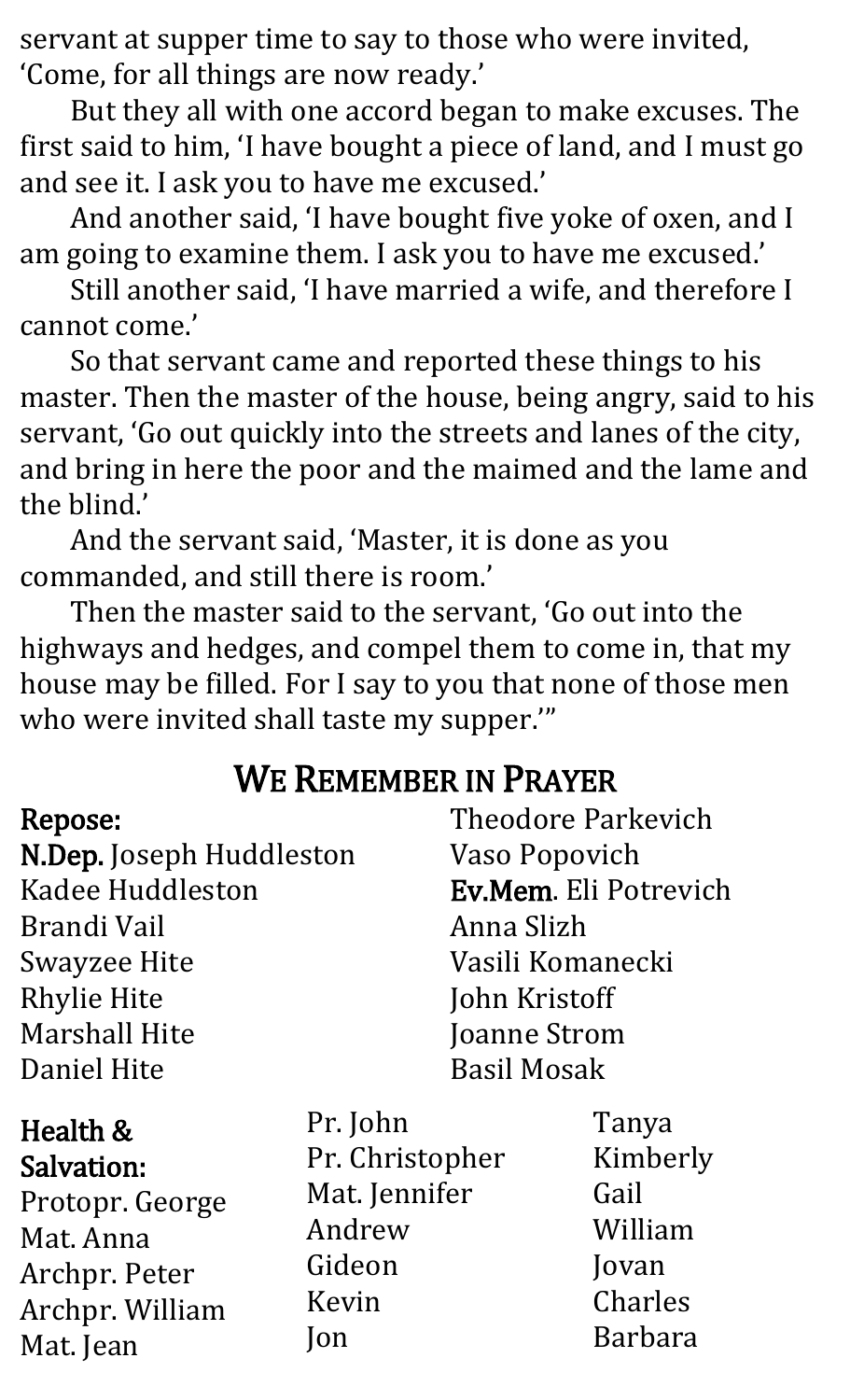| Theodore  | Diane          | Kristin         |
|-----------|----------------|-----------------|
| Michael   | Madelin        | Mitchel         |
| Julia     | Villian        | <b>Brittany</b> |
| Warren    | Deborah        | Jennifer        |
| Loretta   | Jovan          | David           |
| Gilbert   | Claudia        | Roger           |
| Carol     | John           | Tina            |
| Peter     | Joey           | Chris           |
| Janie     | Carisa         | Sheila          |
| Tom       | <b>Natalia</b> | <b>Brandon</b>  |
| Elizabeth | Elizabeth      | Benjamin        |
| Tina      | Tom            | Juliana         |
| Adam      | Alexander      | Lennox          |
| Myah      | Darlene        | Laila           |
| Margaret  | Mira           | N.Ill Sophia    |

\*If you know someone who needs prayer, please give their name to Fr Jacob

# ANNOUNCEMENTS

The Women's Book Group will start up again on Jan 7. The book is Becoming a Healing Presence by Dr. Albert Rossi. It will be available in the book store next week.

Make a plan to have confession this Advent season. On Christmas day, you will be glad you did.

Remember to purchase your holiday gift cards through Scrip (available during coffee hour). Also, if you shop on Amazon, start at smile.amazon.com and select "Protection of the Virgin Mary Church" as your charity of choice.

The 2019 parish directory is being finalized. If you did not receive a Nativity mailer from the Church this week, we don't have a current address for you. Please fill out a form in the narthex.

#### Mark your calendars:

Dec 19: Fellowship Night @ 6pm

Dec 20: Faith Enrichment @ 10am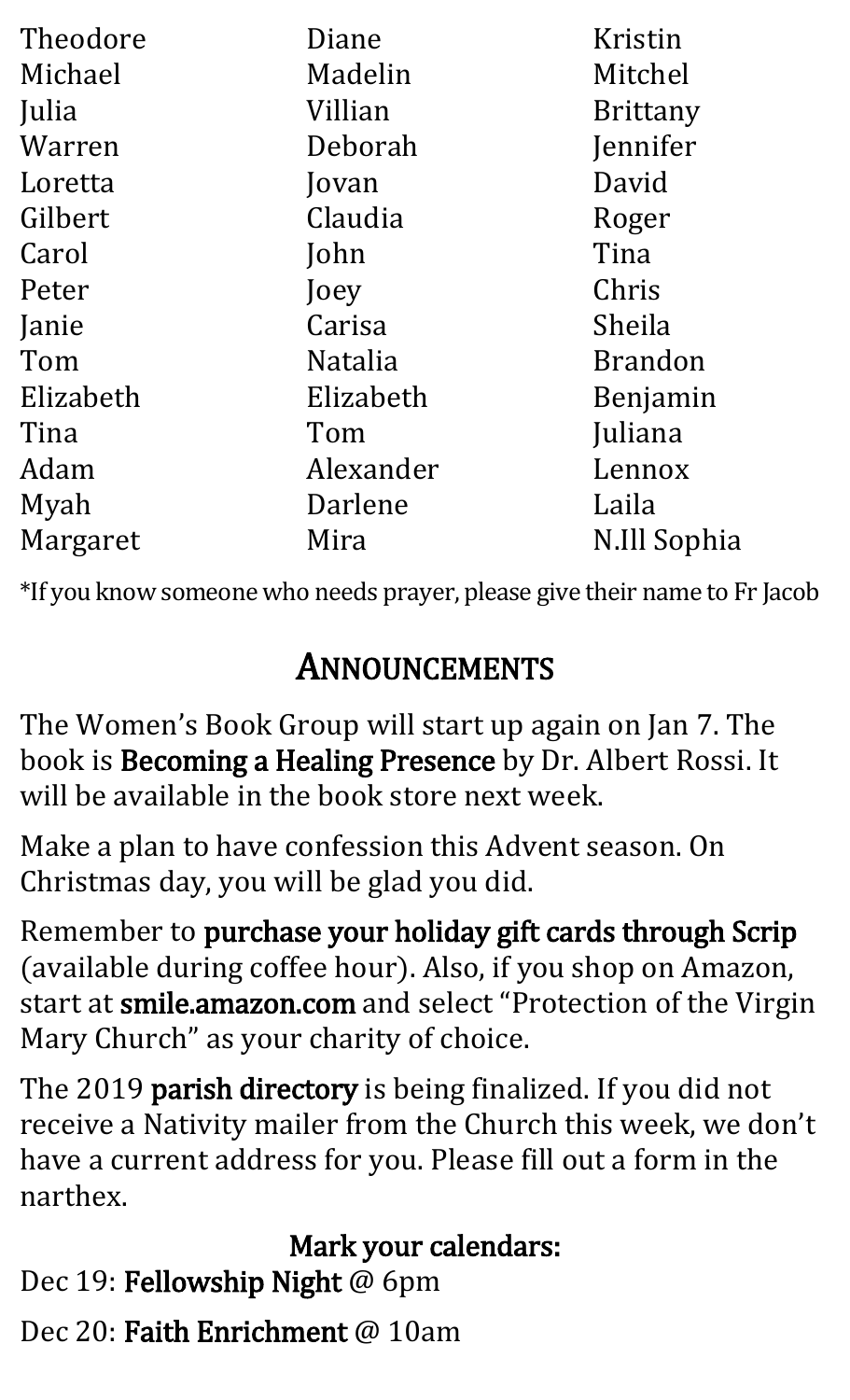Caroling and fellowship at Descent of the Holy Ghost Orthodox Church in Merrillville @ 6:30pm

Dec 23: Anointing for Healing after Divine Liturgy

Dec 24: Vesperal Christmas Liturgy @ 9am; Christmas Vigil @ 6pm

Dec 25: Christmas Divine Liturgy @ 9am

Dec 30: Church School Yolka during coffee hour

#### Last Week's Offerings to the Lord:

General Fund: \$1,266 Mortgage: \$333

### "The Four Pillars of Our Healing" A reflection by His Beatitude, our Metropolitan Tikhon

The Church is often portrayed iconographically and liturgically as a ship. Christ holds the rudder, and the breath of the Holy Spirit fills the sails as the ship sets course for the Father's Heavenly Kingdom. But we are not merely passengers "along for the ride." Our life on the ship is an active participation that extends beyond the few hours a week that we spend in the Church temple or in our icon corner. We are called to a new life in the Church, and this requires a radical transformation—a willingness to devote our every breath to sailing on that ship through both calm and choppy waters. It is a living participation in unity, sanctity, conciliarity, and apostolic ministry in the Name of Christ. These are the means by which we truly become members, not of an organization, but of a body: The One, Holy, Catholic, and Apostolic Church, whose head is Christ.

If the Christian Church is the Body of Christ, then she is ONE and breathes with one breath. In the same way, all of the members of the body ought to "live, move, and have their being" (Acts 17.28) within that same breath. To breathe as one body requires that we all become one with the Archetype, Jesus Christ. As we enter into union with Him, we are drawn into communion with one another, just as Christ, through the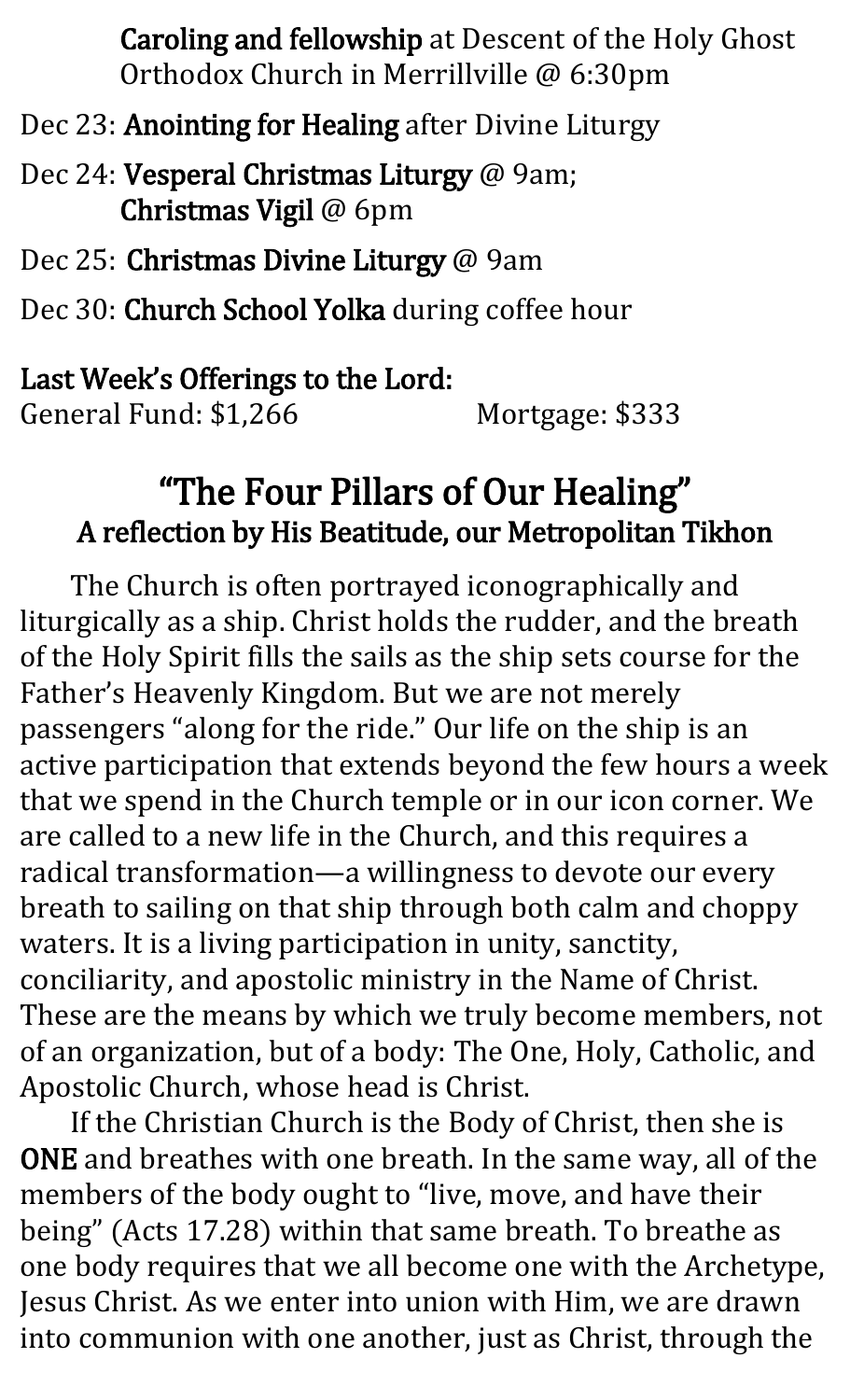Cross, draws together the four corners of the world: "And I, if I be lifted up, will draw all men to Myself" (John 12.32). Our life has no meaning outside of Christ, and we remain outside of Christ if we do not take up the Cross to make Him the beginning, the middle, and the end of our existence.

The Church is also HOLY, and her members partake of that holiness through the sanctification offered by Christ through the Resurrection. Our partaking of this gift requires that we exercise good stewardship of the blessings bestowed on us through the holy mysteries: baptism and chrismation, confession and holy unction, marriage and monasticism, among others. The path to sanctification requires work, not only to receive these mysteries, but to allow them to transform who we are as human beings, and to allow that transformation in turn to assist in the transfiguration of the world in which we dwell.

The Church is CATHOLIC in that she reflects the unity of the Holy Trinity: Three persons in an unconfused and undivided unity. We manifest catholicity in a personal way by making ourselves worthy of the name of "Christian" through our life of prayer, repentance, and the acquisition of the virtues. We also manifest catholicity in our efforts to live a genuine life in communion with our neighbors in a spirit of truth and of love.

In fulfillment of His promise, the Lord sent the Holy Spirit upon the Apostles, and we participate in this APOSTOLIC calling by sharing in their ministry, that is, by sharing the Gospel with the world. We cannot participate in this sacred work if we do not enter into the labors of purifying our hearts and preparing our entire being to receive the gifts of grace. Our evangelical work has less to do with programs and structures than with our efforts to become images of Christ and vessels of the Holy Spirit.

These are the eternal and unchanging marks of the Church, but precisely because they are eternal and unchanging, it may not be evident to us how to incarnate them in our own context. To this end, I propose Four Pillars